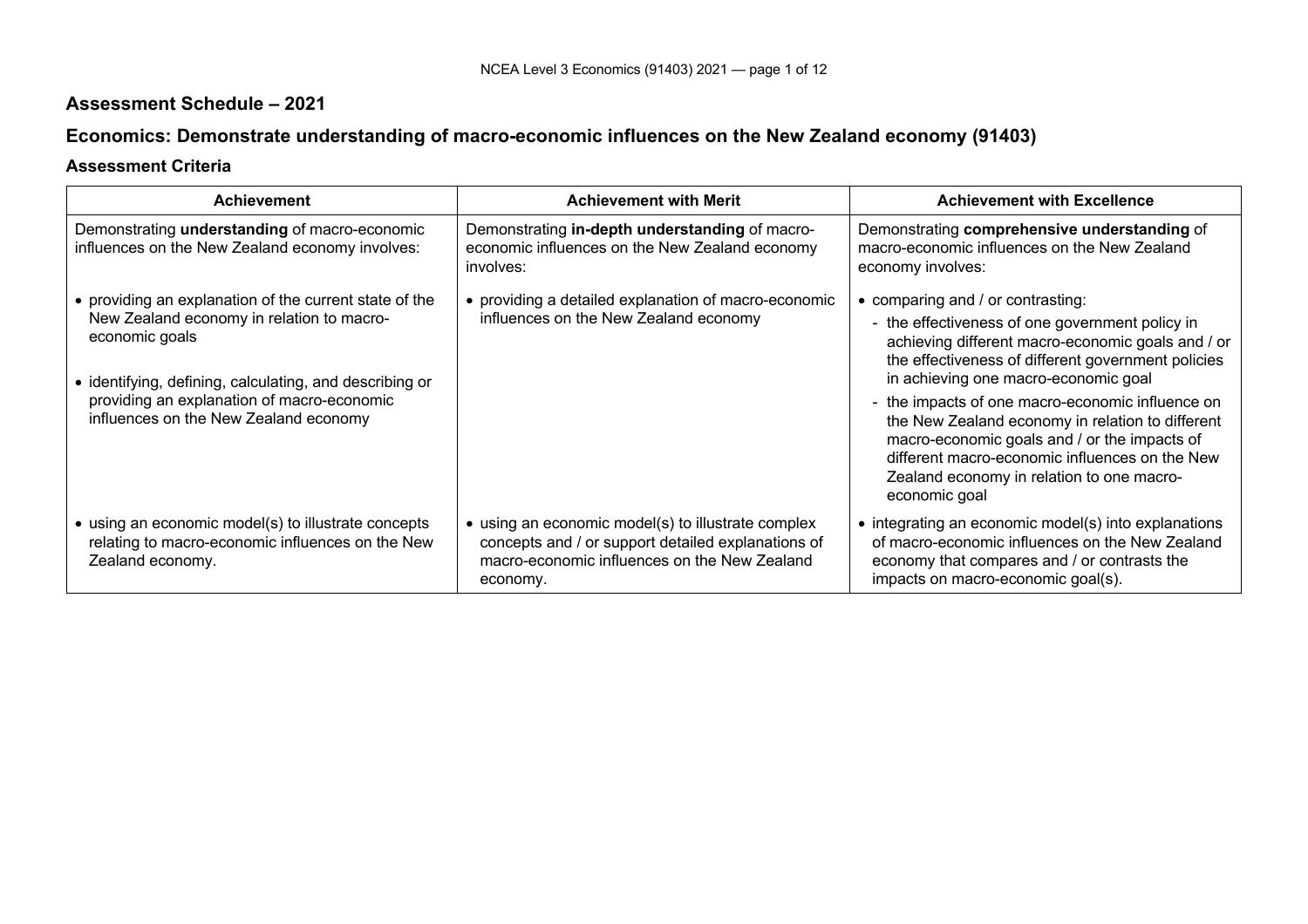#### **Evidence**

| Q <sub>1</sub> | Sample evidence                                                                                                                                                                                                                                                                                                                                                                                                                                                                                                                                                                                                                                                                                                                                                                                                                                                                                                                                                                                                                                                                                                                                                                                                                                                                                             | <b>Achievement</b>                                                                                                                                                                 | <b>Achievement with Merit</b>                                                                                                                                                                                  | <b>Achievement with Excellence</b> |
|----------------|-------------------------------------------------------------------------------------------------------------------------------------------------------------------------------------------------------------------------------------------------------------------------------------------------------------------------------------------------------------------------------------------------------------------------------------------------------------------------------------------------------------------------------------------------------------------------------------------------------------------------------------------------------------------------------------------------------------------------------------------------------------------------------------------------------------------------------------------------------------------------------------------------------------------------------------------------------------------------------------------------------------------------------------------------------------------------------------------------------------------------------------------------------------------------------------------------------------------------------------------------------------------------------------------------------------|------------------------------------------------------------------------------------------------------------------------------------------------------------------------------------|----------------------------------------------------------------------------------------------------------------------------------------------------------------------------------------------------------------|------------------------------------|
| (a)            | Border restrictions limit the movement of people, goods,<br>and services between New Zealand and other parts of<br>the world. Since international tourism and education<br>make up a fifth (20%) of New Zealand's export receipts,<br>the continued border restrictions significantly reduce NZ's<br>export earnings. This means that the revenue decreases<br>for firms in these industries and related industries such<br>as restaurants, accommodation, and transport providers<br>due to a lack of demand. Firms reduce output, which<br>means fewer workers are required, hence households'<br>income decreases through loss of jobs or hours being<br>cut. With less income, households cut back on spending,<br>reducing consumption spending. With less income,<br>households will also have less to save, limiting the funds<br>available for the <b>financial sector</b> to lend out to firms for<br>investment. With less household income, the<br>Government receives less income tax, limiting its<br>capacity to spend. With less income, households will also<br>demand fewer imported goods, and with overall lower<br>output, firms will not require as many imported materials,<br>leading to less import payments going to the overseas<br>sector.<br>(Accept other valid explanations.) | Demonstrates understanding<br>by explaining:<br>• a reason for the decrease in<br>export receipts<br>• the flow-on effects to any<br>TWO of the sectors.                           | Demonstrates in-depth<br>understanding by explaining:<br>• a reason for the decrease in<br>export receipts<br>• the flow-on effects to four of<br>the five sectors, using<br>accurate economic<br>terminology. |                                    |
| (b)            | See Appendix.                                                                                                                                                                                                                                                                                                                                                                                                                                                                                                                                                                                                                                                                                                                                                                                                                                                                                                                                                                                                                                                                                                                                                                                                                                                                                               | Demonstrates understanding<br>by:<br>• accurately shifting $D_{SNZ}$ to the<br>left OR $S_{SNZ}$ to the right, (OR<br>doing both) with a lower price<br>of the NZ dollar labelled. |                                                                                                                                                                                                                |                                    |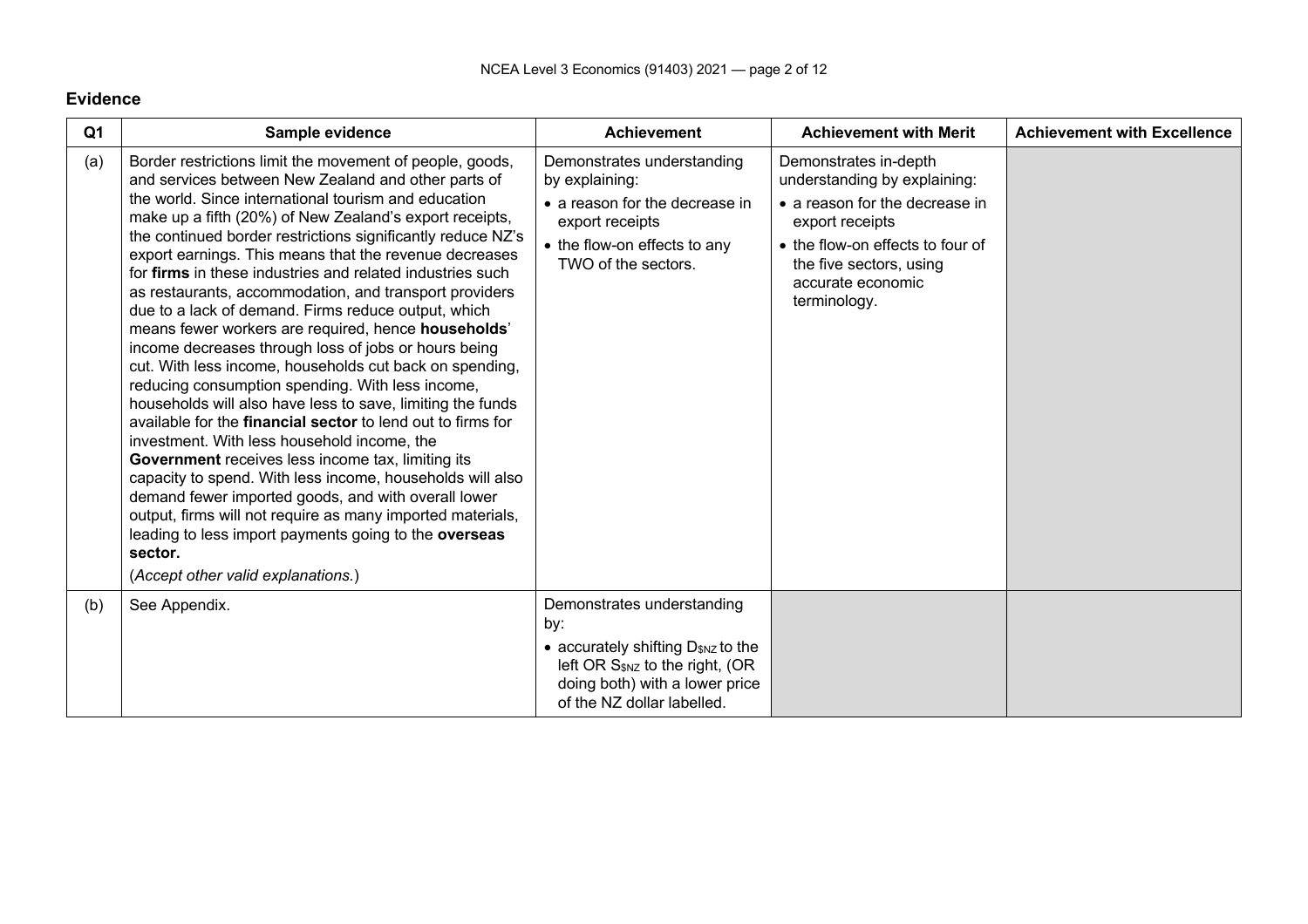| (c)(i) | See Appendix.                                                                                                                                                                                                                                                                                                                                                                                                                                                                                                                                                                                                                                                                                                                                                                                                                                                                                                                                                                                                                                                                                                                                                                                                                                                                                                                                                                                                                                                                                                                                                                                                                                                                                                                                                                                                                                                                                                                       | Demonstrates understanding<br>by:<br>• accurately shifting $AD2$ to the<br>right of AD <sub>1</sub> , with an output<br>level higher than Y <sub>1</sub> , labelled<br>$(Y_2)$ |                                                                                                                                                                                                                                                                                                                                                                                                                                                     |                                                                                                                                                                                                                                                                       |
|--------|-------------------------------------------------------------------------------------------------------------------------------------------------------------------------------------------------------------------------------------------------------------------------------------------------------------------------------------------------------------------------------------------------------------------------------------------------------------------------------------------------------------------------------------------------------------------------------------------------------------------------------------------------------------------------------------------------------------------------------------------------------------------------------------------------------------------------------------------------------------------------------------------------------------------------------------------------------------------------------------------------------------------------------------------------------------------------------------------------------------------------------------------------------------------------------------------------------------------------------------------------------------------------------------------------------------------------------------------------------------------------------------------------------------------------------------------------------------------------------------------------------------------------------------------------------------------------------------------------------------------------------------------------------------------------------------------------------------------------------------------------------------------------------------------------------------------------------------------------------------------------------------------------------------------------------------|--------------------------------------------------------------------------------------------------------------------------------------------------------------------------------|-----------------------------------------------------------------------------------------------------------------------------------------------------------------------------------------------------------------------------------------------------------------------------------------------------------------------------------------------------------------------------------------------------------------------------------------------------|-----------------------------------------------------------------------------------------------------------------------------------------------------------------------------------------------------------------------------------------------------------------------|
| (ii)   | Reducing border restrictions will increase the movement<br>of people, goods, and services between New Zealand<br>and other parts of the world. Since international tourism<br>accounts for a significant proportion (20%) of New<br>Zealand's export receipts, the increase in export receipts<br>should outweigh the increase in import payments<br>resulting in an increase in net exports (X-M). As (X-M) is<br>a component of AD, this will increase AD (as shown by<br>the shift of AD to the right to $AD_1$ ), resulting in an increase<br>in real output from $Y_e$ to $Y_1$ , leading to economic growth<br>In contrast, lowering the OCR may be more effective in<br>promoting growth as it increases more components of the<br>AD equation, therefore shifting AD further to the right (as<br>shown by the shift to AD <sub>2</sub> ), resulting in a larger increase<br>in real output from $Y_e$ to $Y_2$ (compared to increase from $Y_e$<br>to $Y_1$ ), leading to greater economic growth.<br>This is because the decrease in interest rates due to the<br>lowering of OCR will increase consumption and<br>investment as well as net exports, as the cost of<br>borrowing decreases for firms and consumers. Lower<br>interest rates also mean lower returns for savings,<br>leading to consumers foregoing saving in favour of<br>increasing current consumption. Net exports increase due<br>to the depreciation of the NZ dollar (from R to $R_1$ ) as<br>export receipts increase due to the demand for NZ<br>exports increasing as they become more price<br>competitive, while import payments decrease due to the<br>demand for imports decreasing as they become relatively<br>more expensive for NZ firms and consumers.<br>As there are three components of AD directly increased<br>by the lowering of the OCR, the increase in AD will<br>outstrip that caused by the reducing of border restrictions, | • explaining a reason for the<br>increase in AD resulting in an<br>increase in real GDP / output.                                                                              | Demonstrates in-depth<br>understanding by explaining:<br>• a reason for the increase in<br>AD due to increase in net<br>exports from reduced border<br>restrictions, leading to an<br>increase in real GDP/output<br>• a reason for the increase in<br>AD due to increase in<br>consumption OR investment<br>OR net exports from the<br>OCR decrease, leading to an<br>increase in real GDP / output.<br>Some reference is made to the<br>graph(s). | Demonstrates comprehensive<br>understanding by explaining<br>reasons for the increase in AD<br>that support the larger increase<br>in real GDP resulting from<br>lower OCR. Uses correct<br>economic terminology and<br>makes accurate references to<br>the graph(s). |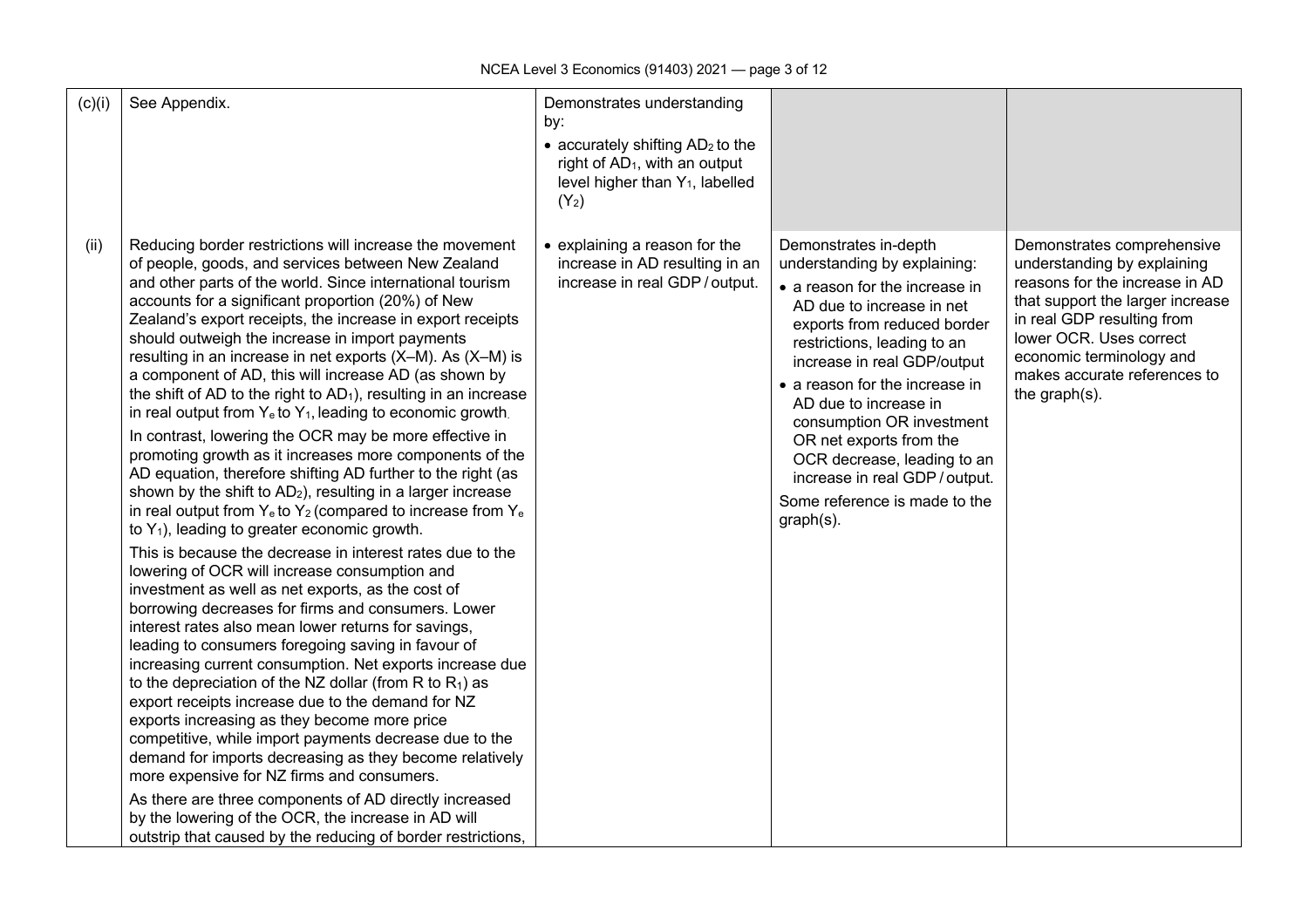| resulting in a greater increase in real GDP, hence more<br>effective in achieving the Government's goal of economic<br>growth. |  |  |
|--------------------------------------------------------------------------------------------------------------------------------|--|--|
| (Accept other valid explanations, such as AS decrease.)                                                                        |  |  |
|                                                                                                                                |  |  |
|                                                                                                                                |  |  |
|                                                                                                                                |  |  |
|                                                                                                                                |  |  |
|                                                                                                                                |  |  |
|                                                                                                                                |  |  |
|                                                                                                                                |  |  |
|                                                                                                                                |  |  |

| N <sub>1</sub>                       | N <sub>2</sub>                                         | Α3                                                         | A4                                  | M <sub>5</sub>       | M <sub>6</sub>       |                                                    | E <sub>8</sub>      |
|--------------------------------------|--------------------------------------------------------|------------------------------------------------------------|-------------------------------------|----------------------|----------------------|----------------------------------------------------|---------------------|
| Very little Achievement<br>evidence. | Some Achievement<br>evidence, partial<br>explanations. | Most Achievement<br>evidence, at least one<br>explanation. | Nearly all Achievement<br>evidence. | Some Merit evidence. | Most Merit evidence. | Excellence evidence.<br>One part may be<br>weaker. | All points covered. |

**N0** = No response; no relevant evidence.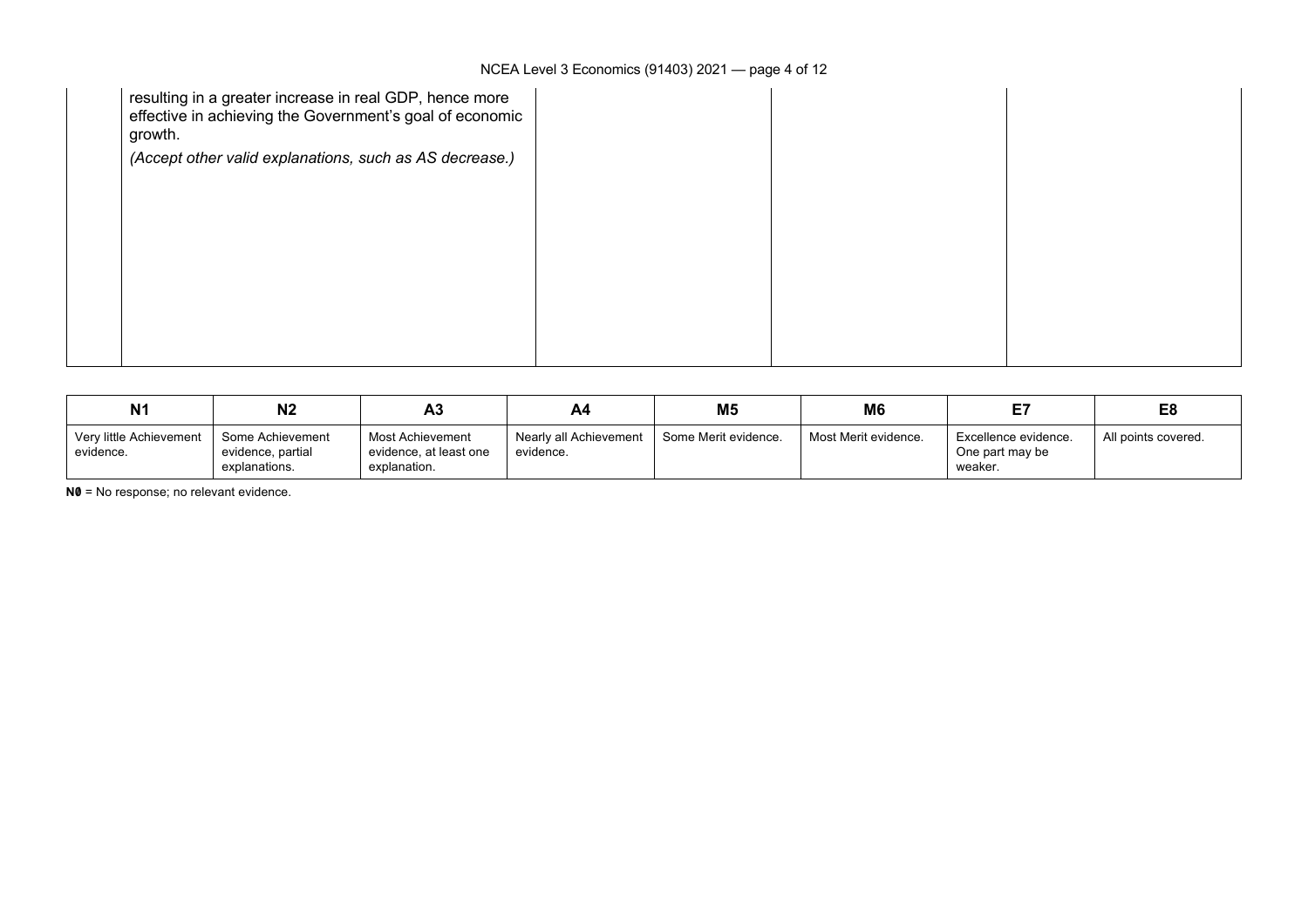| Q2     | Sample evidence                                                                                                                                                                                                                                                                                                                                                                                                                                                                                                                                                                                                                                         | <b>Achievement</b>                                                                                                                                                                                               | <b>Achievement with Merit</b>                                                                                                                                                                                  | <b>Achievement with Excellence</b> |
|--------|---------------------------------------------------------------------------------------------------------------------------------------------------------------------------------------------------------------------------------------------------------------------------------------------------------------------------------------------------------------------------------------------------------------------------------------------------------------------------------------------------------------------------------------------------------------------------------------------------------------------------------------------------------|------------------------------------------------------------------------------------------------------------------------------------------------------------------------------------------------------------------|----------------------------------------------------------------------------------------------------------------------------------------------------------------------------------------------------------------|------------------------------------|
| (a)(i) | See Appendix.                                                                                                                                                                                                                                                                                                                                                                                                                                                                                                                                                                                                                                           | Demonstrates understanding<br>by:<br>• identifying a point anywhere<br>on the downward section of<br>the business cycle                                                                                          | Demonstrates in-depth<br>understanding by:                                                                                                                                                                     |                                    |
| (ii)   | The business cycle has four stages, which are commonly<br>called recovery / growth, peak / boom, downturn /<br>recession, and trough. The resource material indicates<br>that NZ is experiencing a decline in economic activity with<br>low business confidence and businesses expecting lower<br>profits and expecting to produce less. They are therefore<br>needing fewer resources, meaning demand for labour is<br>decreasing (high unemployment). Capacity utilisation is<br>down, indicating surplus of resources. This means that<br>the economy is in the recession phase, shown on the<br>business cycle where real GDP is falling over time. | • identifying the four stages of<br>the business cycle<br>• explaining why NZ is in the<br>recessionary phase.                                                                                                   | • linking the marked<br>recessionary position with a<br>fall in real GDP<br>• supporting the recessionary<br>position with both low<br>production and low<br>employment (surplus of<br>resources).             |                                    |
| (b)(i) | See Appendix.                                                                                                                                                                                                                                                                                                                                                                                                                                                                                                                                                                                                                                           | Demonstrates understanding<br>by:                                                                                                                                                                                | Demonstrates in-depth<br>understanding by explaining:                                                                                                                                                          |                                    |
| (ii)   | The decrease in business confidence means firms are<br>not positive about their future prospects or expectations<br>of future sales and their chances of making sufficient<br>profits to justify new investment. This leads to a decrease<br>in the level of investment (I). Investment is a component<br>of AD, so a decrease in I results in AD decreasing,<br>shifting to the left, AD to AD <sub>1</sub> . This will result in a<br>decrease in the price level from PL to PL1 and a decrease<br>in real GDP from Y to $Y_1$ . With less output being<br>produced, firms will require fewer workers, leading to<br>decreased employment.            | • accurately shifting AD to the<br>left to $AD_1$ , with a lower price<br>level and lower real GDP<br>labelled<br>• explaining why I decreases<br>• explaining employment<br>decreases due to lower real<br>GDP. | • why I decreases and I being<br>a component of AD hence<br>AD decreases, resulting in<br>lower price level and real<br>GDP, linking lower GDP to<br>decreases in employment<br>• some reference to the graph. |                                    |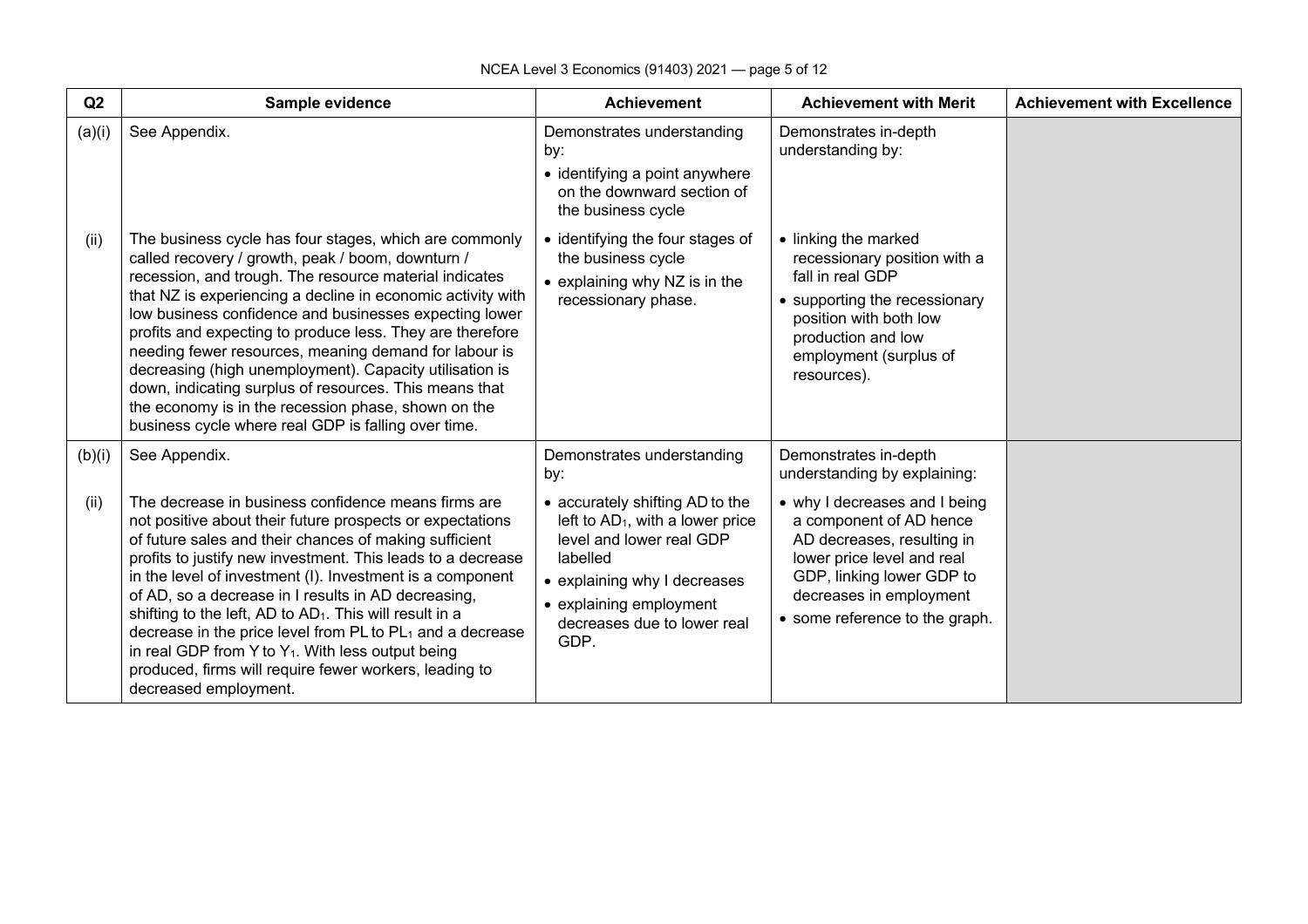NCEA Level 3 Economics (91403) 2021 — page 6 of 12

| (c)(i) | See Appendix.                                                                                                                                                                                                                                                                                                                                                                                                                                                                                                                                                                                                                                                                                                                                                                                                                                                                                                                                                                                                                                                                                                                                                                                                                                                                                                                                                                                                                                                                                                                                                                                                                                                                                                                                                                                                                                                                                                                                                                                  | Demonstrates understanding<br>by:<br>• accurately shifting $AD2$ to the<br>left of AD, with a price level<br>lower than PL labelled (PL2)<br>and an output level lower<br>than $Y$ , labelled $(Y_2)$ |                                                                                                                                                                                                                                                                                                                                                                                     |                                                                                                                                                                                                                                                                                                                                                                                                                                                                                                                                                                                                                                                                                                                        |
|--------|------------------------------------------------------------------------------------------------------------------------------------------------------------------------------------------------------------------------------------------------------------------------------------------------------------------------------------------------------------------------------------------------------------------------------------------------------------------------------------------------------------------------------------------------------------------------------------------------------------------------------------------------------------------------------------------------------------------------------------------------------------------------------------------------------------------------------------------------------------------------------------------------------------------------------------------------------------------------------------------------------------------------------------------------------------------------------------------------------------------------------------------------------------------------------------------------------------------------------------------------------------------------------------------------------------------------------------------------------------------------------------------------------------------------------------------------------------------------------------------------------------------------------------------------------------------------------------------------------------------------------------------------------------------------------------------------------------------------------------------------------------------------------------------------------------------------------------------------------------------------------------------------------------------------------------------------------------------------------------------------|-------------------------------------------------------------------------------------------------------------------------------------------------------------------------------------------------------|-------------------------------------------------------------------------------------------------------------------------------------------------------------------------------------------------------------------------------------------------------------------------------------------------------------------------------------------------------------------------------------|------------------------------------------------------------------------------------------------------------------------------------------------------------------------------------------------------------------------------------------------------------------------------------------------------------------------------------------------------------------------------------------------------------------------------------------------------------------------------------------------------------------------------------------------------------------------------------------------------------------------------------------------------------------------------------------------------------------------|
| (ii)   | The decrease in price level from PL to PL <sub>2</sub> in Graph Four is<br>larger than the decrease from PL to PL1 in Graph Three.<br>This is because closer to the economy approaching full<br>employment (upper section of AS, i.e., closer to peak /<br>boom stage of the business cycle), resources become<br>scarce and in order for firms to increase output they will<br>need to pay more for these resources (e.g. overtime rates).<br>This means that when firms decrease output, they stop<br>paying the overtime rates. In contrast, when the economy is<br>operating with plenty of spare capacity at low levels of<br>output as in Graph Three (lower section of AS, i.e., in a<br>recession / downturn stage of the business cycle) there is<br>little competition for resources, hence no overtime rates.<br>When output levels decrease under these circumstances,<br>the decrease in wage costs is minimal (wage rates are<br>"sticky downwards", e.g., firms cannot pay workers less<br>than their contractual rate or minimum wage) as in Graph<br>Three, where there is little room for firms to reduce their<br>prices, hence the smaller price drop, compared to the<br>significant decrease in wage costs when firms that did pay<br>overtime rates stopped doing so, as in Graph Four. In terms<br>of the Government's goal of price stability, i.e., keeping<br>inflation rate within the Policy Targets Agreement range of<br>1% to 3% over the medium term, the decrease from PL to<br>PL <sub>1</sub> in Graph Three with smaller price changes would help<br>keep inflation within this range more easily than in Graph<br>Four.<br>As output decreases, firms will require fewer workers and<br>employment decreases. The decrease in employment is<br>greater in Graph Three compared to Graph Four, directly<br>linked to the decrease in real GDP being greater in Graph<br>Three (Y to Y <sub>1</sub> ) compared to the decrease from Y to Y <sub>2</sub> in | • identifying that the price<br>decrease is greater in Graph<br>Four<br>• identifying that the decrease<br>in real GDP OR employment<br>is greater in Graph Three.                                    | Demonstrates in-depth<br>understanding by explaining:<br>• a reason for the larger<br>decrease in price level due<br>to the change happening on<br>the different sections of AS<br>• a reason for the larger<br>decrease in employment<br>level due to the larger<br>decrease in real GDP<br>happening on the lower<br>section of AS.<br>Some reference is made to the<br>graph(s). | Demonstrates comprehensive<br>understanding by explaining:<br>• the reason for the larger<br>decrease in price level<br>linked to the economy<br>operating near full capacity /<br>boom stage of the business<br>cycle (overtime rates)<br>• the reason for the smaller<br>decrease in price level<br>linked to the economy<br>operating with plenty of<br>spare capacity / recession<br>• the reason for the greater<br>decrease in employment<br>linked to the larger decrease<br>in real GDP<br>· employment decreases due<br>to lower real GDP, hence full<br>employment goal is harder<br>to achieve in Graph Three.<br>Uses correct economic<br>terminology and makes<br>accurate references to the<br>graph(s). |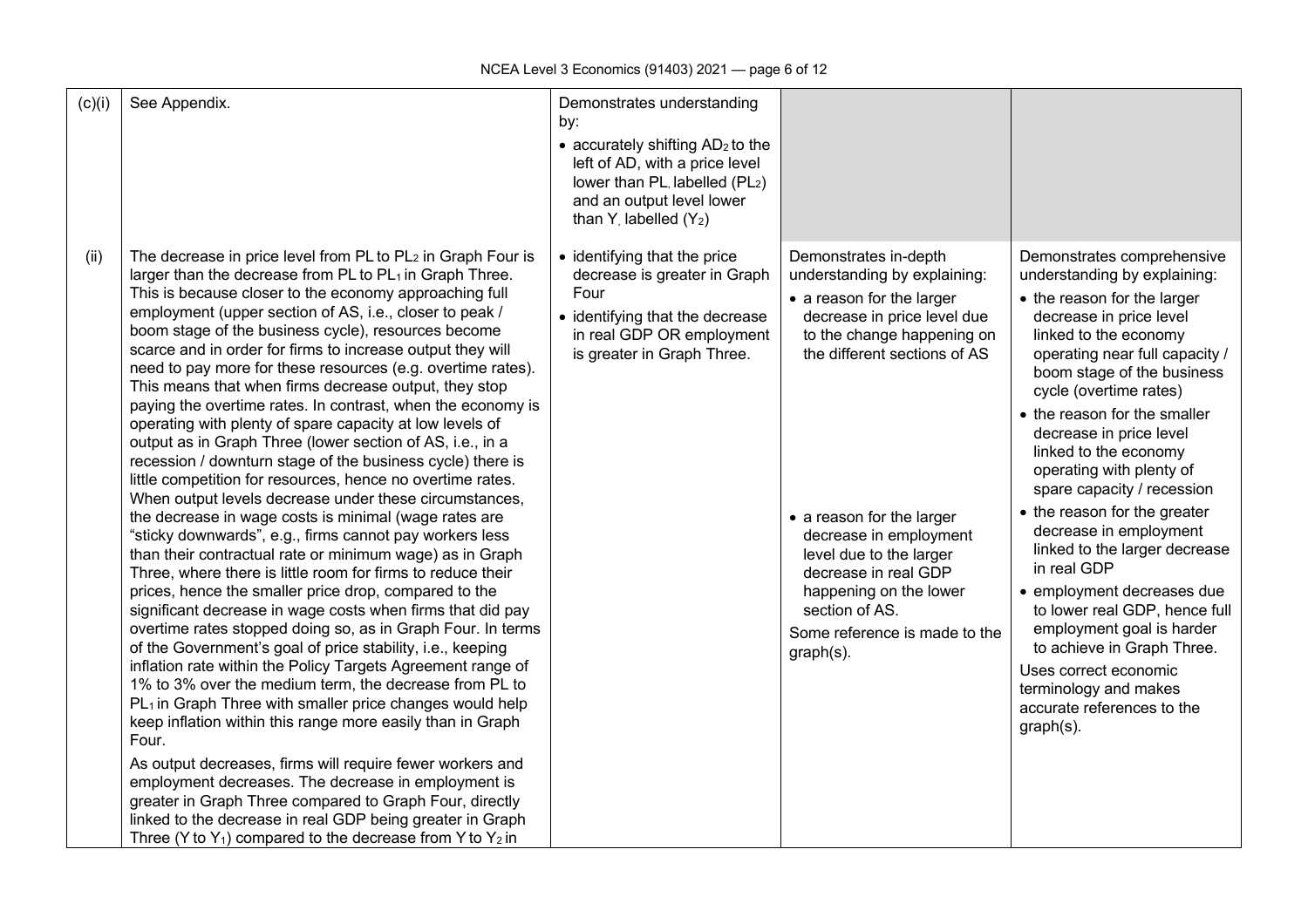| Graph Four, making the goal of full employment harder to<br>achieve when the economy is operating with plenty of spare<br>capacity, as in Graph Three. |  |  |
|--------------------------------------------------------------------------------------------------------------------------------------------------------|--|--|
|                                                                                                                                                        |  |  |

| <b>N1</b>                            | N <sub>2</sub>                                         | Α3                                                         | A4                                  | M <sub>5</sub>       | M <sub>6</sub>       |                                                    | E <sub>8</sub>      |
|--------------------------------------|--------------------------------------------------------|------------------------------------------------------------|-------------------------------------|----------------------|----------------------|----------------------------------------------------|---------------------|
| Very little Achievement<br>evidence. | Some Achievement<br>evidence, partial<br>explanations. | Most Achievement<br>evidence, at least one<br>explanation. | Nearly all Achievement<br>evidence. | Some Merit evidence. | Most Merit evidence. | Excellence evidence.<br>One part may be<br>weaker. | All points covered. |

**N0** = No response; no relevant evidence.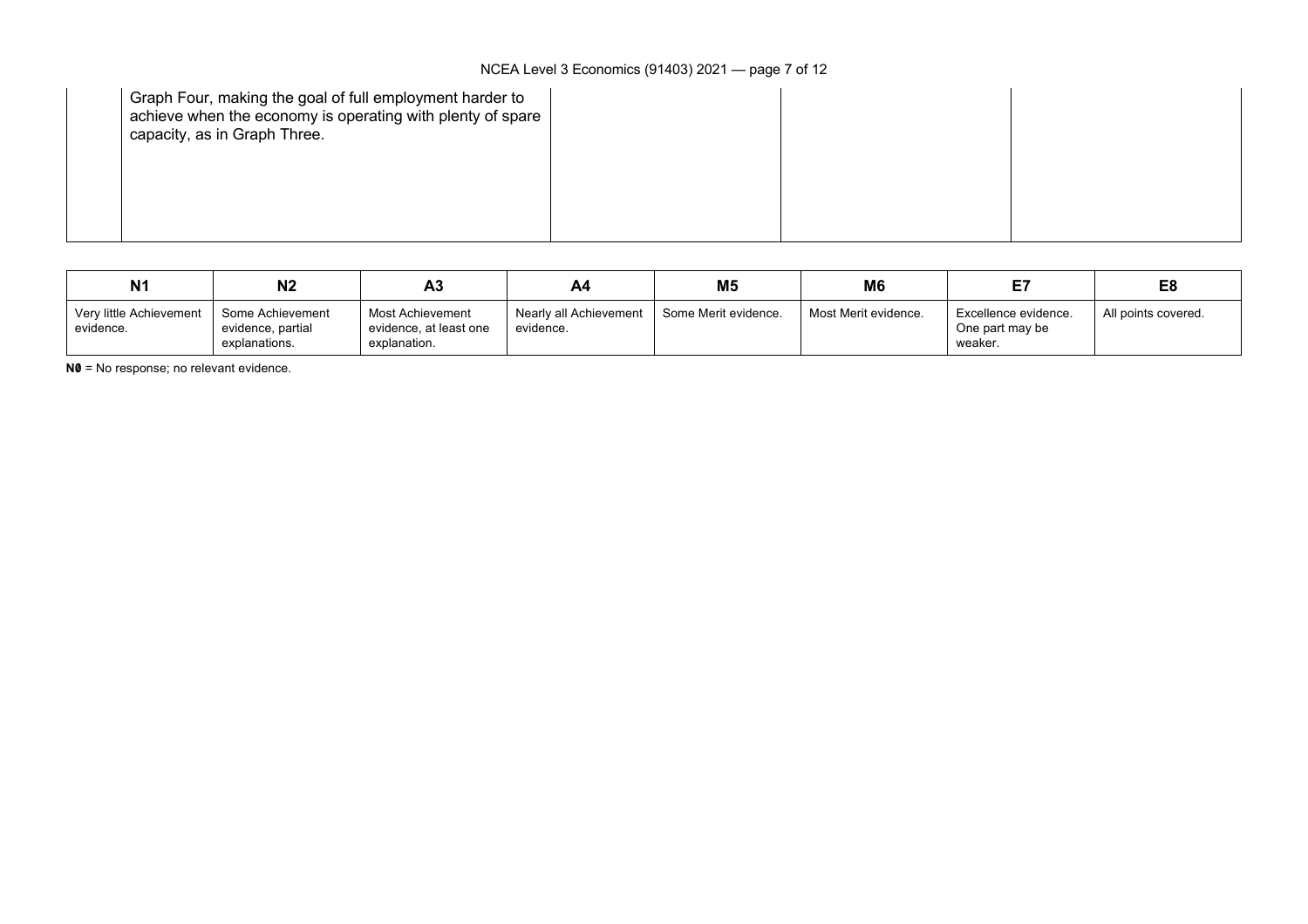| Q <sub>3</sub> | Sample evidence                                                                                                                                                                                                                                                                                                                                                                                                                                                                                                                                                                                                                                                           | <b>Achievement</b>                                                                                                                                                                                                                                          | <b>Achievement with Merit</b>                                                                                                                                                                                                   | <b>Achievement with Excellence</b>                                                                                                                                                                                                                             |
|----------------|---------------------------------------------------------------------------------------------------------------------------------------------------------------------------------------------------------------------------------------------------------------------------------------------------------------------------------------------------------------------------------------------------------------------------------------------------------------------------------------------------------------------------------------------------------------------------------------------------------------------------------------------------------------------------|-------------------------------------------------------------------------------------------------------------------------------------------------------------------------------------------------------------------------------------------------------------|---------------------------------------------------------------------------------------------------------------------------------------------------------------------------------------------------------------------------------|----------------------------------------------------------------------------------------------------------------------------------------------------------------------------------------------------------------------------------------------------------------|
| (a)(i)         | See Appendix.                                                                                                                                                                                                                                                                                                                                                                                                                                                                                                                                                                                                                                                             | Demonstrates understanding<br>by:<br>• identifying RG                                                                                                                                                                                                       |                                                                                                                                                                                                                                 |                                                                                                                                                                                                                                                                |
| (ii)<br>(iii)  | Multiplier = $1 / (1 - 0.9) = 10$<br>$RG = $1.5b$<br>Change in C $\times$ 10 = \$1.5b<br>Initial increase in C required = $$150M$<br>In order to close the RG of \$1.5 billion, an initial increase<br>in consumption spending of \$150M is required. This is<br>less than the RG of \$1.5 billion. This is because of the<br>spending multiplier, which is based on the concept that<br>one person's spending is another's income, and this<br>income will further be spent so that an initial spending of<br>\$150M will result in a multiplied amount of increase in<br>total spending, in this case 10 times, leading to an<br>increase in real GDP of \$150 million. | • correct calculation.<br>Demonstrates understanding<br>by:<br>• explaining the concept of<br>spending multiplier (one<br>person's spending =<br>another's income).                                                                                         | Demonstrates in-depth<br>understanding by:<br>• explaining the reason for the<br>increase in C being smaller<br>than the RG, using the<br>multiplier concept and<br>referring to accurate<br>calculations.                      |                                                                                                                                                                                                                                                                |
| (b)(i)         | See Appendix.                                                                                                                                                                                                                                                                                                                                                                                                                                                                                                                                                                                                                                                             | Demonstrates understanding<br>by:<br>$\bullet$ shifting AD to the right to AD <sub>1</sub><br>(anywhere along AS, up to<br>where AS intersects the Yf<br>line), with a higher price level<br>and higher real GDP<br>• $Y_1$ (can be up to = Yf)<br>labelled |                                                                                                                                                                                                                                 |                                                                                                                                                                                                                                                                |
| (ii)           | A trade agreement increases trade between the country<br>and its trading partners. This could include removing<br>trade barriers like tariff and quota so that importing and<br>exporting between the country and its trading partners<br>would be easier or cheaper. A trade agreement that<br>improves the current account would mean that the export<br>receipts would increase relatively more than import<br>payments do, meaning net exports (X-M), a component<br>of AD, would also increase. AD shifts to the right to AD <sub>1</sub><br>(or anywhere up to the point where AS intersects the Yf                                                                 | • explaining (X-M) increases<br>• explaining AD needs to<br>increase in order to reduce or<br>close the RG.<br>• explaining AS increases.                                                                                                                   | Demonstrates in-depth<br>understanding by explaining:<br>• the reason for the increased<br>AD is due to $(X-M)$<br>increasing<br>• the trade agreement<br>increases export receipts.<br>Some reference is made to the<br>graph. | Demonstrates comprehensive<br>understanding by:<br>• linking increased AD with<br>increased (X-M) due to X<br>increasing more than M (with<br>trade agreement) and the<br>extent AD needs to increase<br>in order for the RG to be<br>reduced (or eliminated), |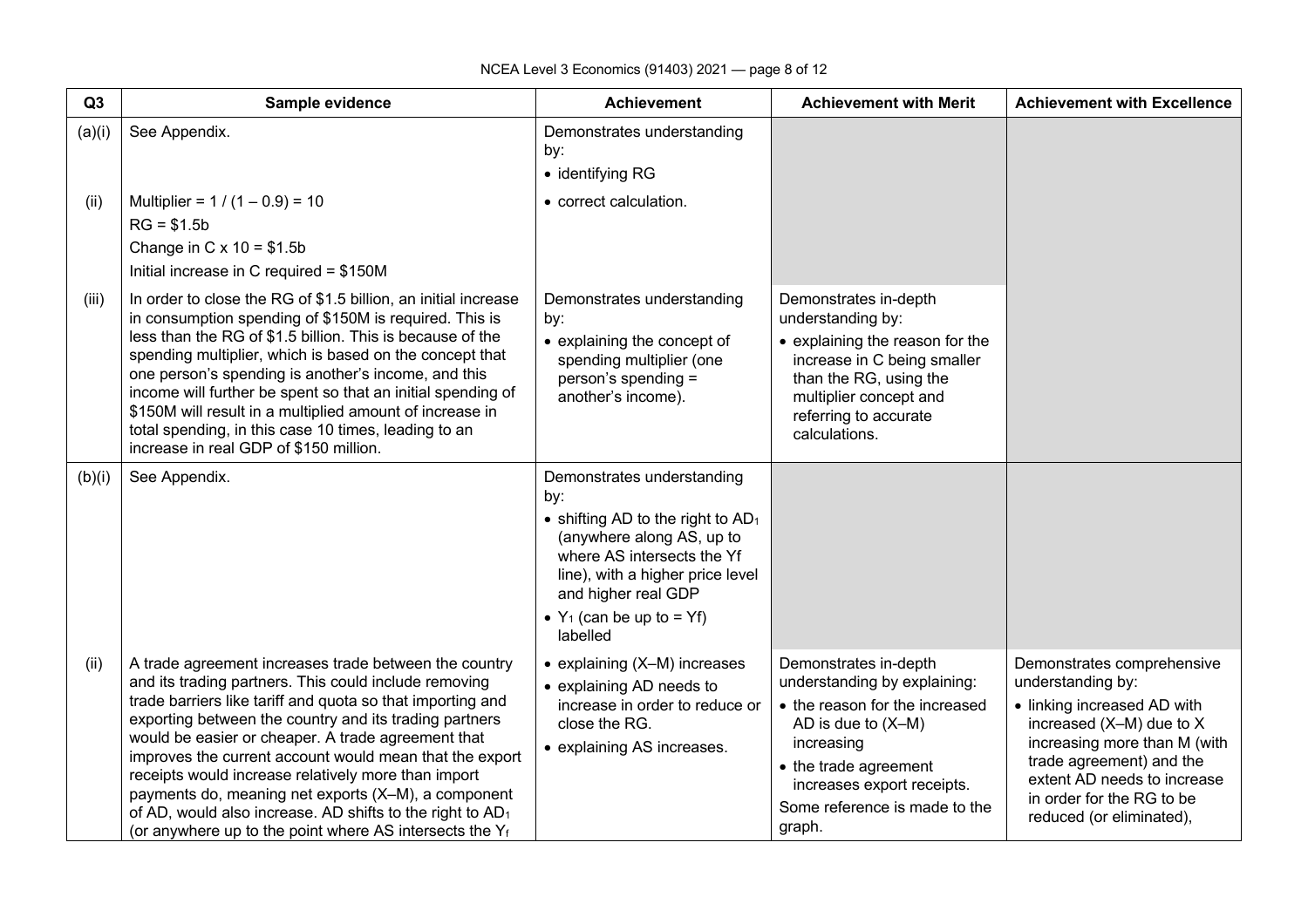|     | line). This will reduce (or fully close) the recessionary<br>gap. This results in a higher price level PL <sub>1</sub> , real GDP<br>increases to $Y_1$ , and the recessionary gap is reduced (or<br>where $Y_1$ equals $Y_f$ and the recessionary gap is<br>eliminated).                                                                                                                                                                                                           |  | resulting in the price level<br>and real GDP increasing<br>• using correct economic<br>terminology and making<br>accurate references to the<br>graph. |
|-----|-------------------------------------------------------------------------------------------------------------------------------------------------------------------------------------------------------------------------------------------------------------------------------------------------------------------------------------------------------------------------------------------------------------------------------------------------------------------------------------|--|-------------------------------------------------------------------------------------------------------------------------------------------------------|
| (c) | An income tax cut is more effective because of the<br>multiplier, which increases C, and therefore increases<br>AD. As C is the biggest component of AD, this will<br>increase AD by more than the free trade agreement will.<br>OR<br>A free trade agreement is more effective because it<br>increases both AD (by increasing net X) and AS. AS<br>increases as well due to the potential decrease in the<br>cost of imported raw materials.<br>(Accept other valid explanations.) |  | Demonstrates comprehensive<br>understanding by explaining in<br>detail which of the two policies<br>is more effective in removing<br>the RG.          |

| <b>N1</b>                            | N <sub>2</sub>                                         | ΑJ                                                         | A4                                  | M <sub>5</sub>       | M6                   |                                                    | E <sub>8</sub>      |
|--------------------------------------|--------------------------------------------------------|------------------------------------------------------------|-------------------------------------|----------------------|----------------------|----------------------------------------------------|---------------------|
| Very little Achievement<br>evidence. | Some Achievement<br>evidence, partial<br>explanations. | Most Achievement<br>evidence, at least one<br>explanation. | Nearly all Achievement<br>evidence. | Some Merit evidence. | Most Merit evidence. | Excellence evidence.<br>One part may be<br>weaker. | All points covered. |

**N0** = No response; no relevant evidence.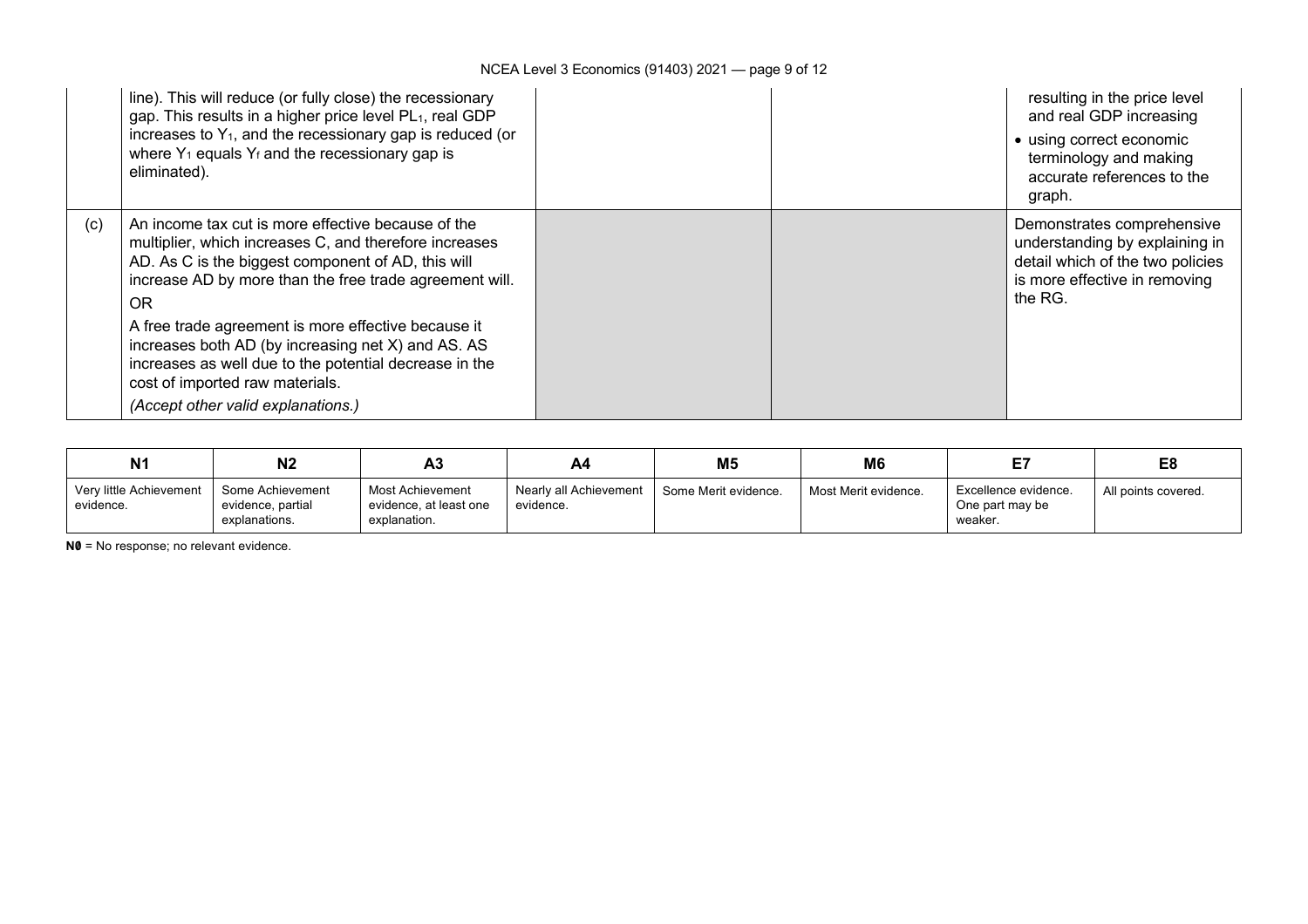#### **Cut Scores**

| No<br>$\cdots$ | vemen.                                               | . .<br>.<br>evement with Merit | .<br>$\gamma$ nievement with Excellence. |
|----------------|------------------------------------------------------|--------------------------------|------------------------------------------|
| .              | $\overline{\phantom{a}}$<br>$\overline{\phantom{0}}$ | . A C<br>. –<br>. I L<br>ື     | 1 Q<br>՝                                 |

#### **Appendix**

#### **Question one (b) and (c)(i)**

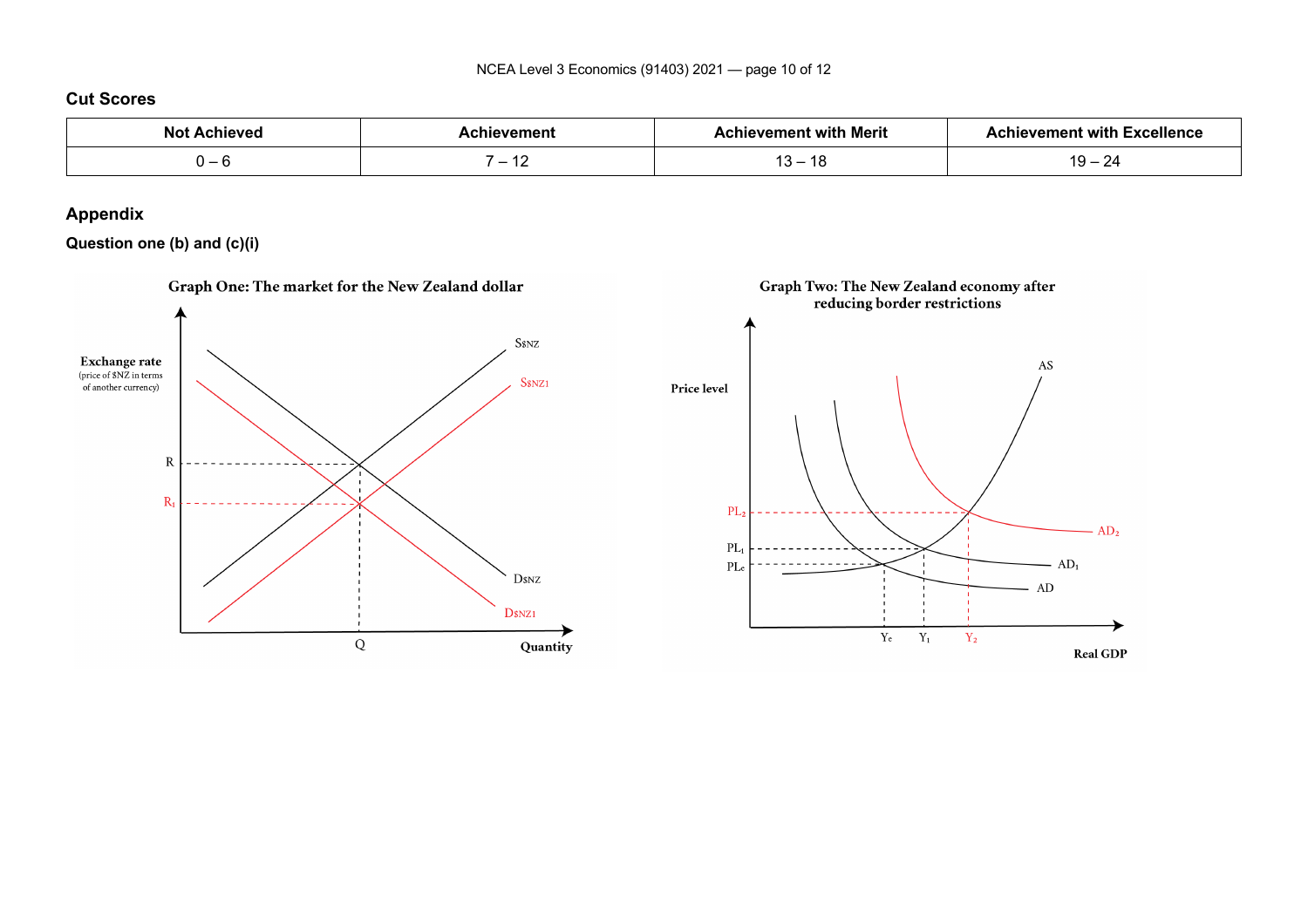#### **Question two (a)(i)**

Model Two: The business cycle





Graph Three: The New Zealand economy operating at low levels of output